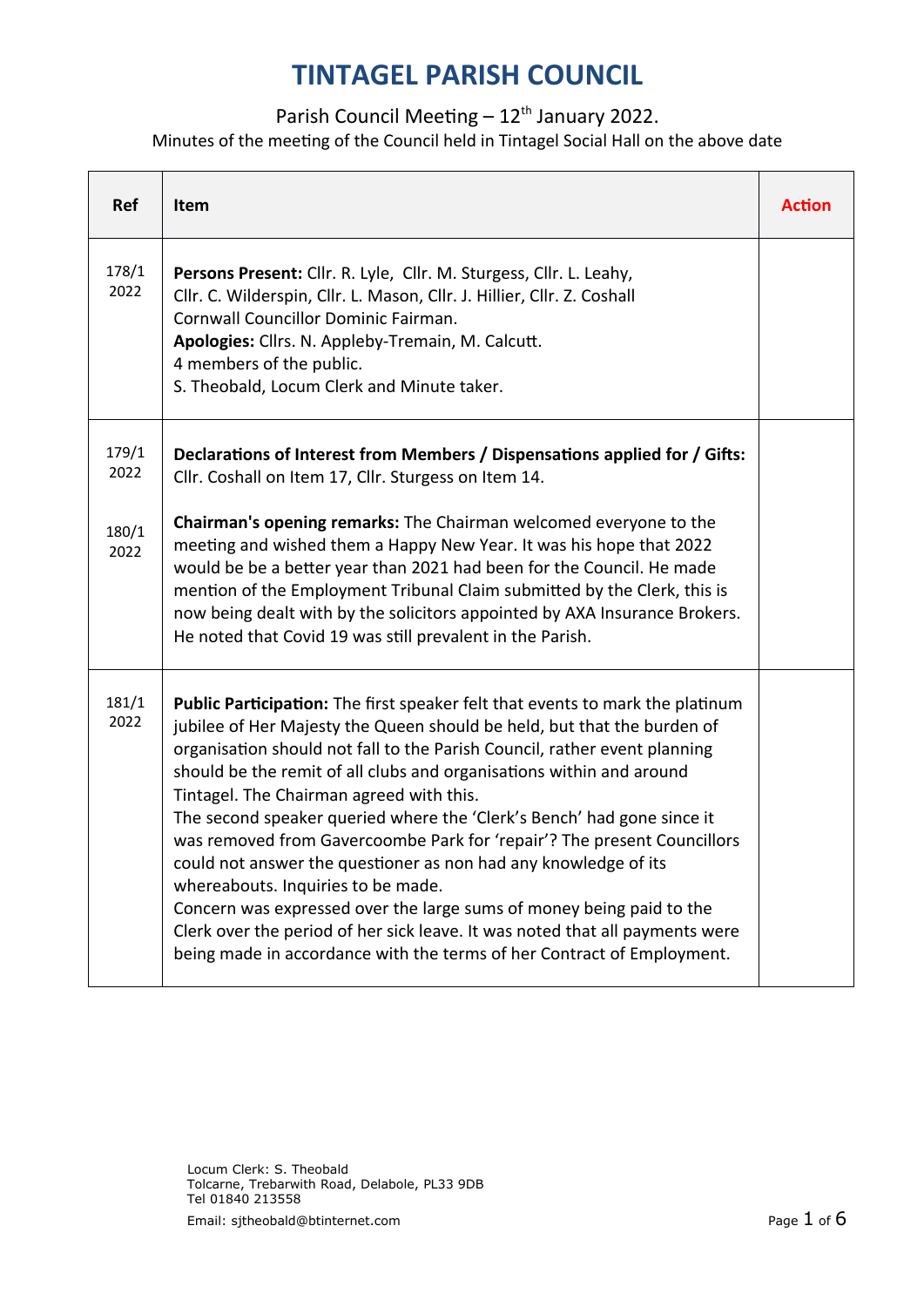### Parish Council Meeting  $-12^{th}$  January 2022.

٦

| 182/1<br>2022 | Cornwall Councillor's Report: Cllr. Fairman was pleased to report that the<br>budget had been set, and agreed, for the introduction of the 20mph zones<br>in several trial areas. The Highways Inspector for the Tintagel area would<br>soon undertake a walk around Tintagel with Council Members to gauge the<br>likely zonal areas for implementation of this scheme within the parish.<br>Cllr. Fairman distributed a pamphlet produced by Cornwall Council, under<br>the heading 'Safer Cornwall' highlighting 'Community Safety in Your Area'.<br>Standing Orders now applied.               |                                                                          |
|---------------|----------------------------------------------------------------------------------------------------------------------------------------------------------------------------------------------------------------------------------------------------------------------------------------------------------------------------------------------------------------------------------------------------------------------------------------------------------------------------------------------------------------------------------------------------------------------------------------------------|--------------------------------------------------------------------------|
| 183/1<br>2022 | Meeting of Council: Minutes: 1st December 2021.<br>It was RESOLVED to accept the Minutes of the meeting of $1st$ December,<br>previously circulated, and taken as read, as being a true record of the<br>business transacted. Proposed by Cllr. Sturgess, seconded by<br>Cllr. Wilderspin. Agreed, with two abstentions from Members not present<br>at the meeting of $1st$ December 2021.<br>No matters arose from these Minutes.                                                                                                                                                                 |                                                                          |
| 184/1<br>2022 | <b>Planning Applications for consultation:</b><br>Application: PA21/11315.<br>Location: The Hermitage And Waterfall Trethevy Tintagel Cornwall.<br>Proposal: Works to trees subject to a Tree Preservation Order (TPO),<br>works include 10 Ash (T11, T34, T91, T106, T113, T151, T155, T367,<br>T384 and T395) fell, for proactive management of ash dieback disease,<br>St Nectans Glen Ltd.<br>Cllr. Leahy proposed support for this application but with the<br>recommendation that new trees be planted to replace those lost. This<br>was seconded by Cllr. Hillier and carried unanimously. | All<br>decisions<br>reported to<br>C.C<br>Planning<br>13.01.22<br>1.45pm |
|               | Application: PA21/11995.<br>Location: Land North Of Pendragon House Trevillick Tintagel Cornwall<br>Proposal: Application for a non material amendment to the previously<br>approved application PA20/07169 dated 02.03.2021 for the design of the<br>dwelling. (No changes to the footprint, finished floor levels or height of<br>the building)<br>Cllr. Wilderspin proposed support for this application, seconded by Cllr.<br>Coshall and agreed unanimously.                                                                                                                                  |                                                                          |
|               | Application: PA21/11781.<br>Location: Cliff Cottage Road From Trelake Lane To Between Sunnyview<br>And Mill Cottage Treknow Tintagel PL34 0EN<br>Proposal: Conversion of garage /workshop to annexe accommodation.<br>An extension of time to be requested on this application to allow a better<br>understanding of the proposal.                                                                                                                                                                                                                                                                 |                                                                          |
|               | Application: PA21/11855.<br>Location: Trewethett Farm Caravan And Camping Park Trethevy Tintagel<br>Proposal: Conversion of former reception building into 3 No. self-                                                                                                                                                                                                                                                                                                                                                                                                                             |                                                                          |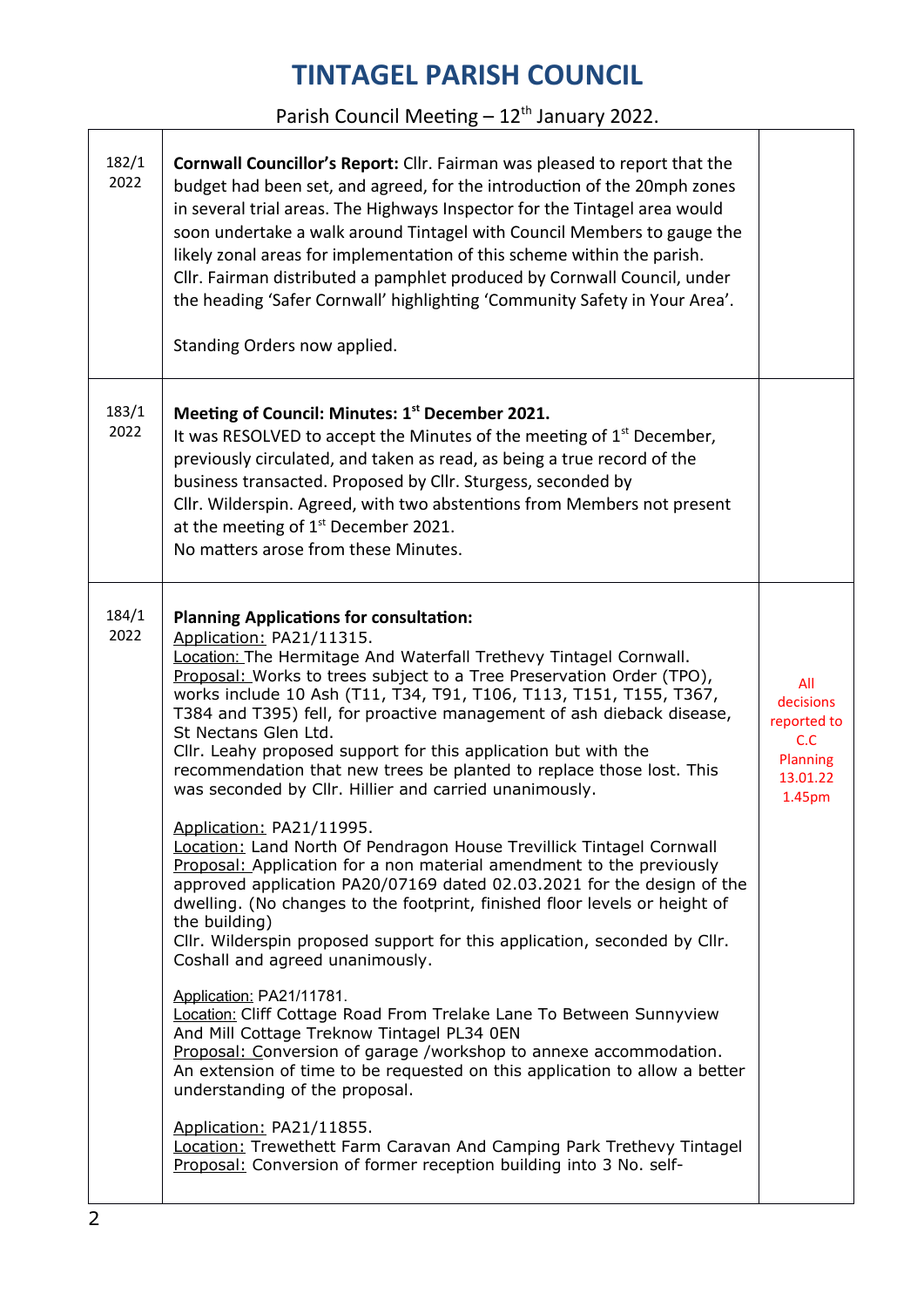#### Parish Council Meeting  $-12^{th}$  January 2022.

|               | contained units (Holiday Lets) and conversion of existing single<br>bungalow into 2 No. self-contained units (Holiday Lets). Both properties<br>would have associated works such as asbestos removal, window and<br>door replacements and landscaping works.<br>Cllr. Wilderspin proposed support for this application, seconded by Cllr.<br>Leahy, agreed unanimously.                                                                                                                            |  |
|---------------|----------------------------------------------------------------------------------------------------------------------------------------------------------------------------------------------------------------------------------------------------------------------------------------------------------------------------------------------------------------------------------------------------------------------------------------------------------------------------------------------------|--|
|               | Application: PA21/07004.<br>Proposal: Trebarwith Quarry Revision.<br>Location: Trebarwith Road, Delabole.<br>Councillors considered this application but, although not objecting in<br>principle, they felt it should go to Delabole PC for consideration as it<br>could directly, and adversely, affect the residents of Delabole village.                                                                                                                                                        |  |
| 185/1<br>2022 | <b>Planning Decisions Received:</b><br>Application: PA21/09051 APPROVED<br>Location: 16 Atlantic Close Treknow Tintagel Cornwall PL34 OEL<br>Proposal: Single storey side extension to form home office and erection of<br>garden room/store                                                                                                                                                                                                                                                       |  |
|               | Application: PA21/04542 APPROVED<br>Location: Trenouth Farm, Mill Barn Access To Trenouth Farm Delabole<br>PL339DE<br>Proposal: Conversion of existing garage into annexe for use as occasional<br>and holiday accommodation.                                                                                                                                                                                                                                                                      |  |
|               | Application: PA21/08737. APPROVED.<br>Proposal: Rear single storey flat roof extension with terrace.<br>Location: Hornbeam Cottage, Fore Street, Tintagel. PL34 0DA.                                                                                                                                                                                                                                                                                                                               |  |
|               | Application: PA21/09107 APPROVED<br>Location: 10 Danmore Close Tintagel Cornwall PL34 0BX<br>Proposal: Proposed extension to single storey dwelling.                                                                                                                                                                                                                                                                                                                                               |  |
|               | Application: PA21/08036 APPROVED<br><b>Applicant: Willenhall Holdings</b><br>Location: Trecarne Farm Treligga Downs Road Delabole PL33 9DL<br>Proposal: Construction of 3 detached dwellings, modification of existing<br>field access, construction of Cornish hedging, provision of private foul<br>drainage, demolition and clearance of second world war structure and<br>remains and associated tree/shrub planting with variation of condition 2<br>of decision PA20/07365 dated 09.11.2020. |  |
|               | Application: PA21/10821 APPROVED<br>Location: Besloe Road From Trebarwith Road To Treligga Downs Road<br>Trebarwith Delabole PL33 9DG<br>Proposal: Listed Building consent for the renovation of a Grade 11 listed<br>building.                                                                                                                                                                                                                                                                    |  |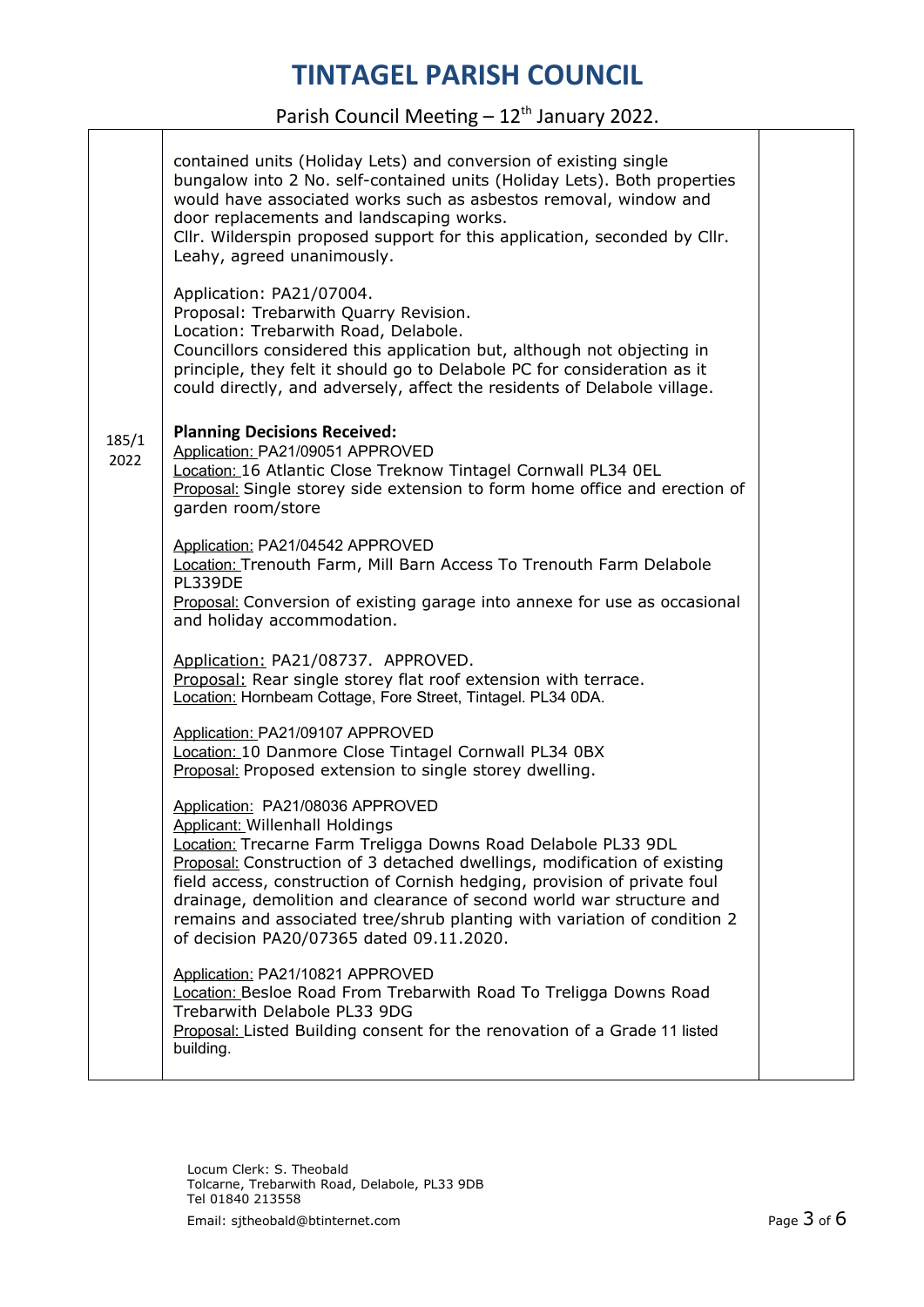### Parish Council Meeting  $-12<sup>th</sup>$  January 2022.

| 186/1<br>2022 | Finance Report: 12 <sup>th</sup> January 2022:<br>It was RESOLVED to adopt the Finance Report as above, including budget v<br>actual and expenditure to date, and to authorise payment of accounts<br>outstanding in the sum of £6880.76, and agree the bank reconciliation so<br>presented. Proposed by Cllr. Coshall, seconded by Cllr. Leahy and agreed<br>unanimously. The schedule of payments had been scrutinised prior to the<br>meeting by Cllrs. Hillier and Wilderspin.                                                                                                                                                                                                                                                                                                                                                                                                                                                                                                                                                                  |                                                         |
|---------------|-----------------------------------------------------------------------------------------------------------------------------------------------------------------------------------------------------------------------------------------------------------------------------------------------------------------------------------------------------------------------------------------------------------------------------------------------------------------------------------------------------------------------------------------------------------------------------------------------------------------------------------------------------------------------------------------------------------------------------------------------------------------------------------------------------------------------------------------------------------------------------------------------------------------------------------------------------------------------------------------------------------------------------------------------------|---------------------------------------------------------|
| 187/1<br>2022 | <b>Public Toilets:</b><br>i. Access system: As only one quote had so far been received for the new access<br>system required, it was agreed that a minimum of two more quotes should be<br>sought, and this item be held over to the February meeting.<br>ii. Trebarwith Strand Public Toilets: Cllrs. Lyle, Hillier and Leahy had had a meeting<br>with Cornwall Council about devolution of Trebarwith Strand Public Toilets to<br>Tintagel Parish Council. Although Councillors did not think this Council was in a<br>position to take over the toilets at this time, they were eager to see these toilets<br>remain open, and suggested that the take over would most likely be possible in<br>2023. With this in mind CC was prepared to fund the toilets for the coming twelve<br>months.<br>Iii. The Spar Shop was now the emergency key holder for the disabled toilet in<br>Trevena Square.<br>It was agreed the Public Toilets be closed from 5pm each evening until March.<br>NC Cleaning to replace broken baby changing table in Wcs. | <b>NC Cleaning</b><br>instructed<br>13.01.22<br>9:50am. |
| 188/1<br>2022 | Clerk's report: It was noted that a refund of £176.40 had been received from<br>Lloyds Bank for the card machine that is no longer in use. A payment of £200 had<br>been received from Lesnewth Parish Meeting for the notice board supplied to<br>them by this Council.<br>It was noted that the decision made by Council at their December meeting to keep<br>the precept at last year's level could not now be altered the Clerk would inform CC<br>of the precept requirement for 2022/23.<br>It was agreed the Policy Committee would meet at 6pm on Tuesday, $18th$ January<br>in the Visitor Centre to review Standing Orders, Financial Management, Financial<br>Risk Assessment.                                                                                                                                                                                                                                                                                                                                                           | <b>CC</b> notified<br>13.01.21<br>14:30                 |
| 189/1<br>2022 | Co-option of Persons wishing to fill the vacancies: As the statutory notice of<br>vacancy had only just been received from CC, this item is held over to the February<br>meeting.                                                                                                                                                                                                                                                                                                                                                                                                                                                                                                                                                                                                                                                                                                                                                                                                                                                                   |                                                         |
| 190/1<br>2022 | Byways and Rights of Way: Owing to the absence of Cllr. Appleby-Tremain this<br>item is held over to the February Meeting.                                                                                                                                                                                                                                                                                                                                                                                                                                                                                                                                                                                                                                                                                                                                                                                                                                                                                                                          |                                                         |
| 191/1<br>2022 | Grant Funding Requests: Cllr. Sturgess left the room.<br>Councillors considered the application for grant funding from 'The Pantry'<br>Tintagel. Recognising the need for this organisation in these inflationary times it<br>was proposed by Cllr. Mason, seconded by Cllr. Wilderspin that £250 be awarded<br>to 'The Pantry' to assist them with their work on behalf of those in need. Carried.<br>Cllr. Sturgess returned to the meeting.                                                                                                                                                                                                                                                                                                                                                                                                                                                                                                                                                                                                      |                                                         |